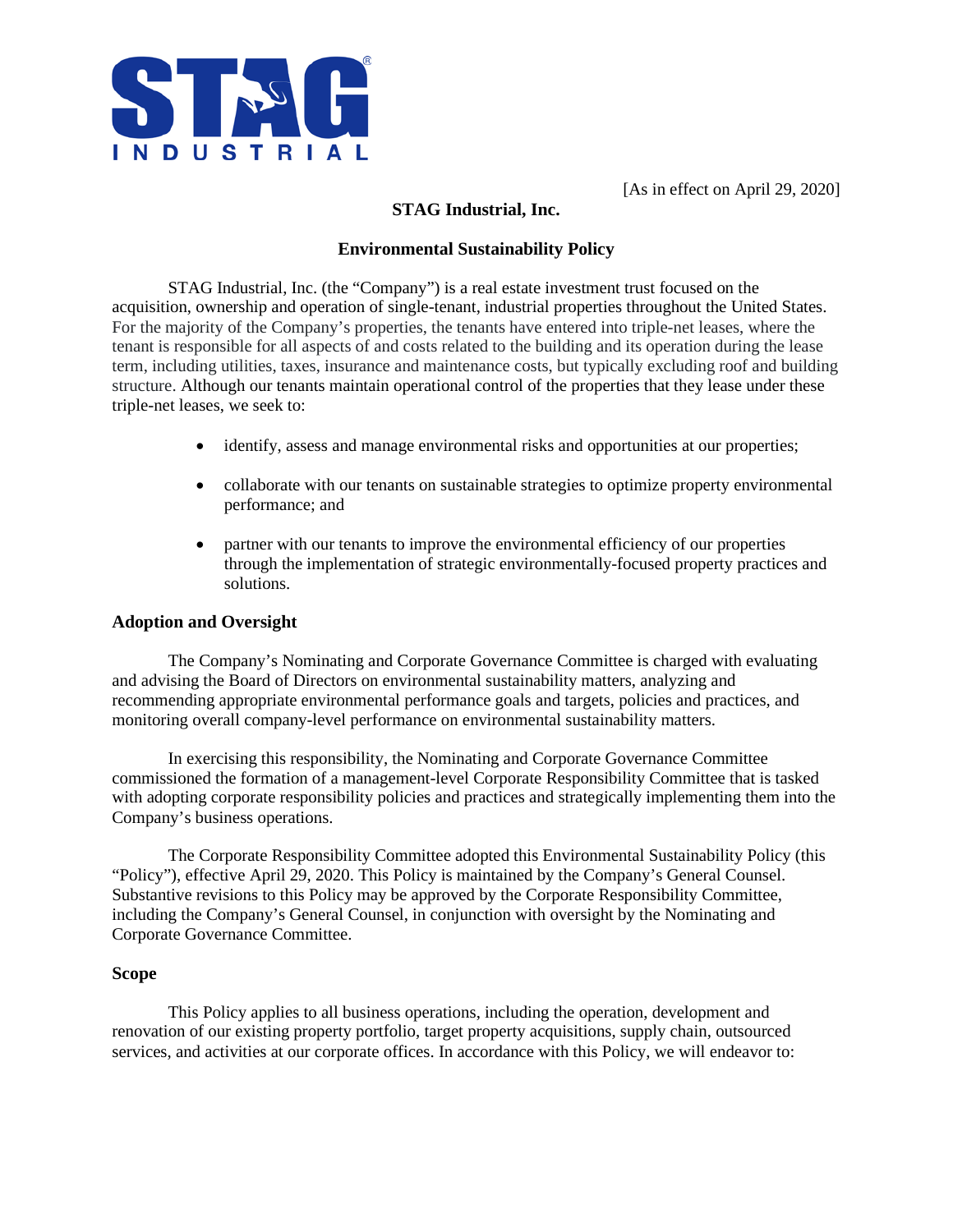- engage with internal and external stakeholders to solicit feedback about environmental matters, including our performance relative to our environmental initiatives and opportunities for enhancement of such initiatives;
- periodically report to the Nominating and Corporate Governance Committee on our performance relative to our environmental initiatives; and
- provide external periodic reports on our progress relative to these commitments.

#### **Developing Our Property Portfolio**

We strive towards environmental sustainability and believe that the mitigation of environmental risk exposure and the maximization of environmental opportunities are relevant to the development of the properties across our portfolio.

We believe that effective management of environmental risks and opportunities in the acquisition process can improve the overall environmental performance of the properties in our portfolio, reduce their overall net environmental impact and generate long-term value. This process is initiated in our target property acquisition phase and continues throughout our property acquisition process.

We employ responsible investing practices as part of our acquisition due diligence process. Our evaluation of potential portfolio properties during our standard due diligence phase includes an Environmental Site Assessment conducted in accordance with the current standards of the American Society for Testing and Materials and by an industry-recognized and insured independent environmental engineering firm. During this process, we review and address any recognized environmental conditions impacting the property.

The majority of our properties are subject to triple-net leases, and therefore, we do not control the operations and activities at most of our properties. Where feasible, however, in considering potential acquisitions, development opportunities or renovation projects, we evaluate and underwrite the installation of building systems, equipment and technologies that improve efficiency and conserve natural resources. In addition, we are committed to increasing the energy efficiency of our portfolio properties through the adoption and implementation of ongoing strategic management approaches designed to mitigate the risk exposure to, and reliance on, non-renewable energy sources and capitalize on the opportunities in clean or renewable energy sources. In furtherance of that commitment, we strive to engage with our tenants and influence positively their sustainability practices.

We believe that effective collaboration with our tenants on sustainability initiatives is vital to the implementation of our environmental strategies. Through collaborative engagement with tenants, we strive to implement the following environmental strategies at our portfolio properties:

- reduce or eliminate the use of energy from non-renewable sources;
- increase the use of energy from renewable energy sources;
- deploy construction materials and features designed to increase the overall energy efficiency of our buildings;
- utilize lease provisions that are environmentally friendly and that incentivize tenants to adopt energy efficient practices to promote sustainability; and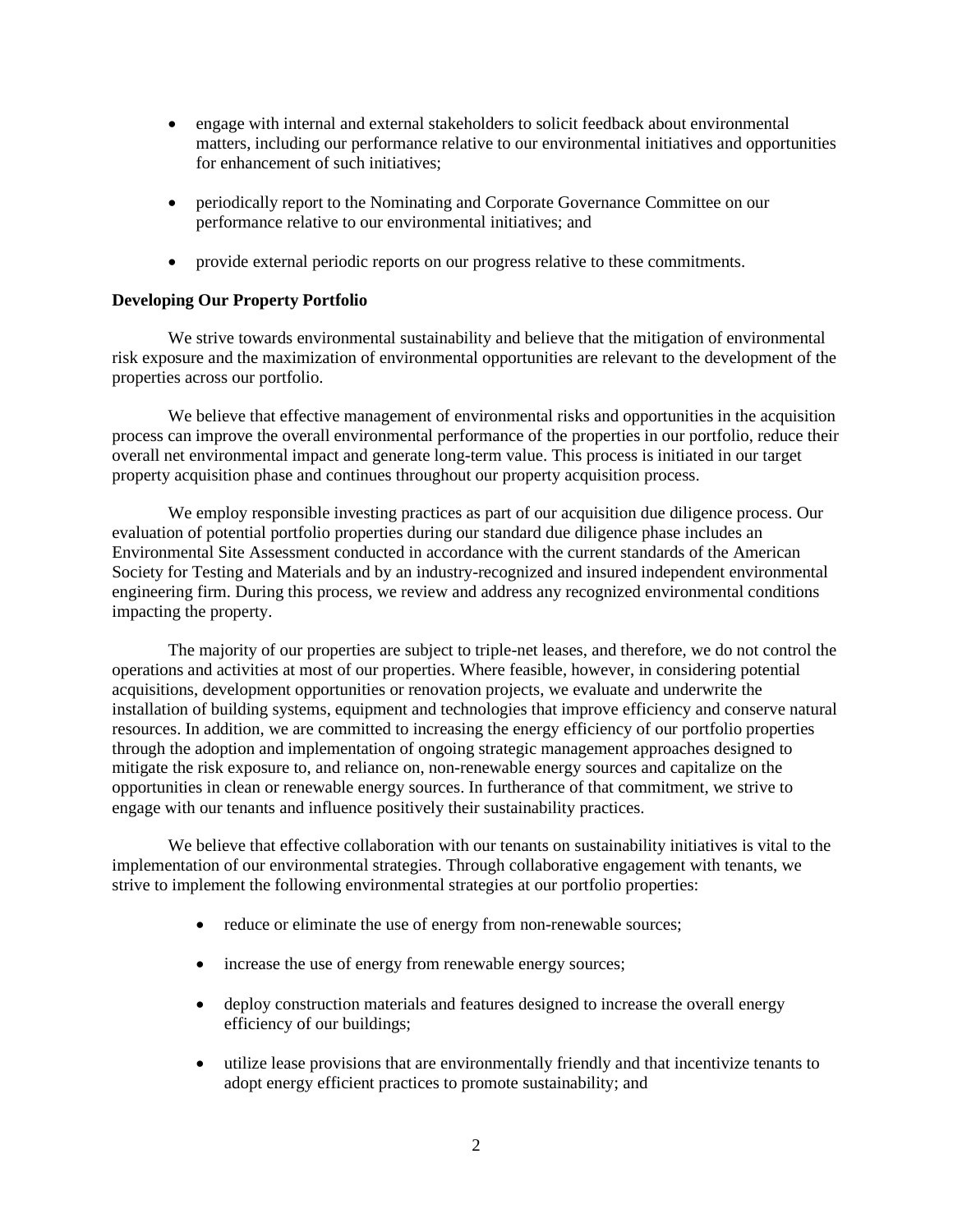• leverage building square footage to increase overall renewable energy production at our properties.

In recognition of these efforts, in 2019, the Company received a Green Lease Leaders Award (Silver Level), which highlighted our status as a forward-thinking real estate company that utilizes energy efficient and sustainable leases. We have been informed that we will receive a Green Lease Leaders Award (Gold Level) at the 2020 announcement.

### **Portfolio Accomplishments**

Certain of our accomplishments to date include:

- *Solar panel installation*. We have completed three solar panel installations, expect to complete another eight solar panel installations by 2021, have identified additional viable sites within our existing portfolio and are actively pursuing opportunities at our properties nationwide. At the conclusion of 2020, our rooftops will be hosting approximately 23 megawatts of solar arrays.
- *Reflective roofing*. We have converted 20% of the rooftops at our properties from nonreflective to reflective since 2015, which redirects sunlight to reduce warehouse temperature and decrease energy usage, and we expect that more than46 % of our portfolio will feature reflective roofing by the end of 2020.
- *LED lighting conversion.* We currently have efficient lighting systems in more than 87% of our portfolio. We have converted more than 8.5 million square feet of less efficient lighting systems to LED systems since 2016. Our corporate goal is to convert 5% of the portfolio square footage to LED lighting annually.

### **Developing Our Corporate Offices**

We believe that promoting sustainable environmental practices in the workplace can lead to a more vibrant and productive work environment for our employees. We demonstrate our commitment to environmental sustainability initiatives at our corporate offices through the following practices:

- energy efficient lighting;
- specified HVAC hours or programmable thermostats;
- reduced paper usage;
- encouragement of employee use of ride sharing or public transportation;
- recycling; and
- waste reduction.

### **Stakeholder Engagement and Reporting**

Effective stakeholder engagement on environmental sustainability topics, particularly related to climate change and global warming, greenhouse gas emissions ("GHG"), energy efficiency and consumption, water usage and waste production and indoor environmental quality, can lead to the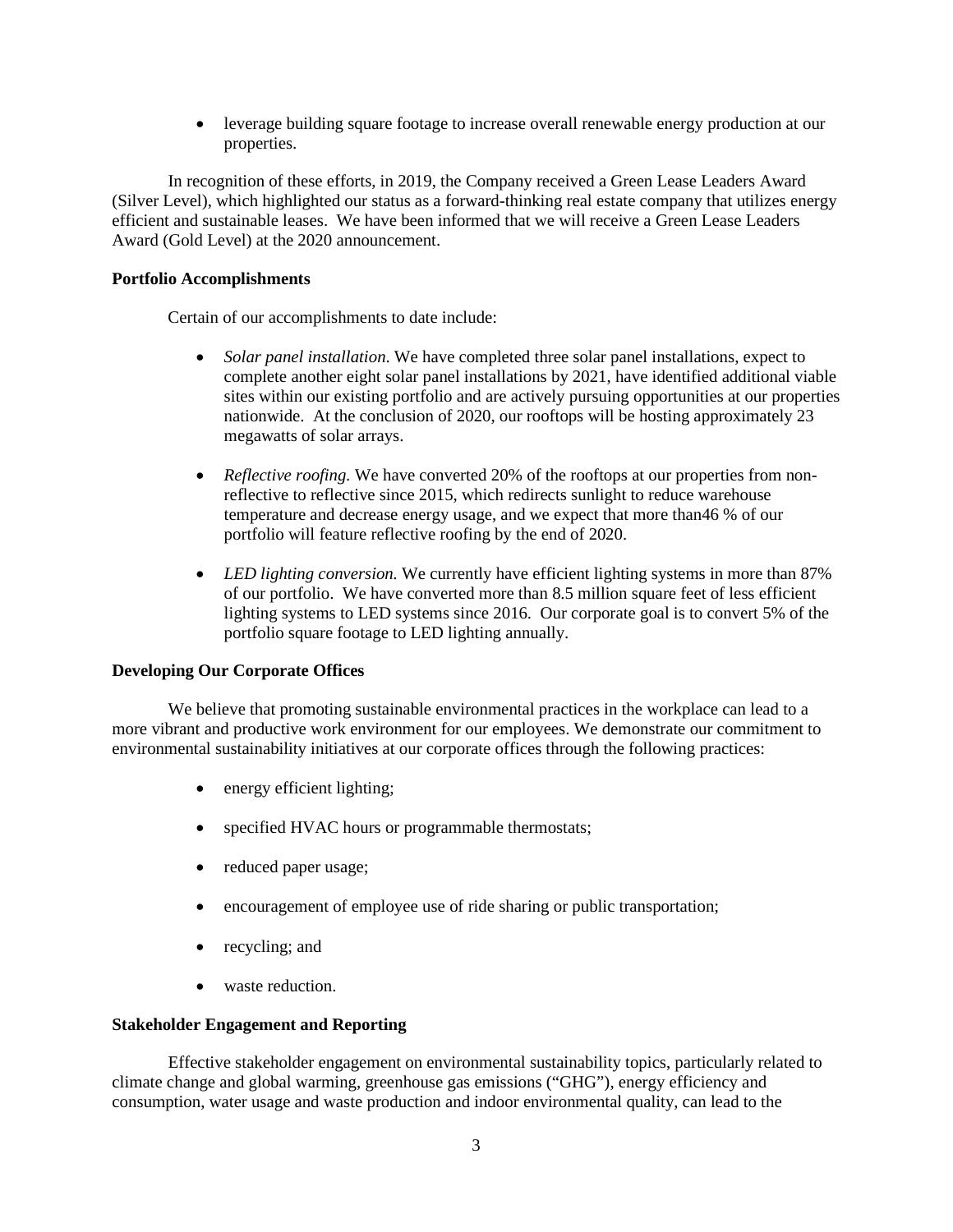adoption of practices that can drive business and real estate value appreciation, decrease operating costs and mitigate the environmental impact of human activity.

We identify engagement-level stakeholders as those stakeholders that could potentially affect our business or be potentially affected by our business based off their proximate relationship to our operations. We strive to regularly engage with the following stakeholders on environmental sustainability topics:

- stockholders:
- tenants;
- local community members;
- vendors;
- employees;
- executive management; and
- members of our Board of Directors.

We seek to engage with our stakeholders through surveys, strategic collaboration, and informal and formal processes to recognize and understand the environmental concerns that are important to them. We seek to analyze the environmental concerns raised by stakeholders in light of our business operations and report on and address the issues that are material to the Company. We believe that effective stakeholder engagement is essential to our environmental sustainability efforts and can strengthen accountability and credibility. In furtherance of this, we encourage stakeholders to engage us thoughtfully on environmental sustainability matters.

### **Environmental Sustainability Management**

We are committed to operating our business with the highest level of responsibility, preserving our credibility and reputation in the real estate investment trust, or REIT, industry and generating longterm value for our many stakeholders and the Company.

- We recognize the impact that real estate can have on the environment.
- We recognize the implications of the reports issued by the United Nations Intergovernmental Panel on Climate Change and the Task Force on Climate-related Financial Disclosures and strive towards appropriate implementation of their recommendations into our business operations.
- We recognize that the environmental landscape is changing due to human activity and that the accumulation of GHG emissions in the earth's atmosphere is rapidly changing our climate.
- We recognize that businesses in general are reliant on the environment for natural resources through their supply chain.